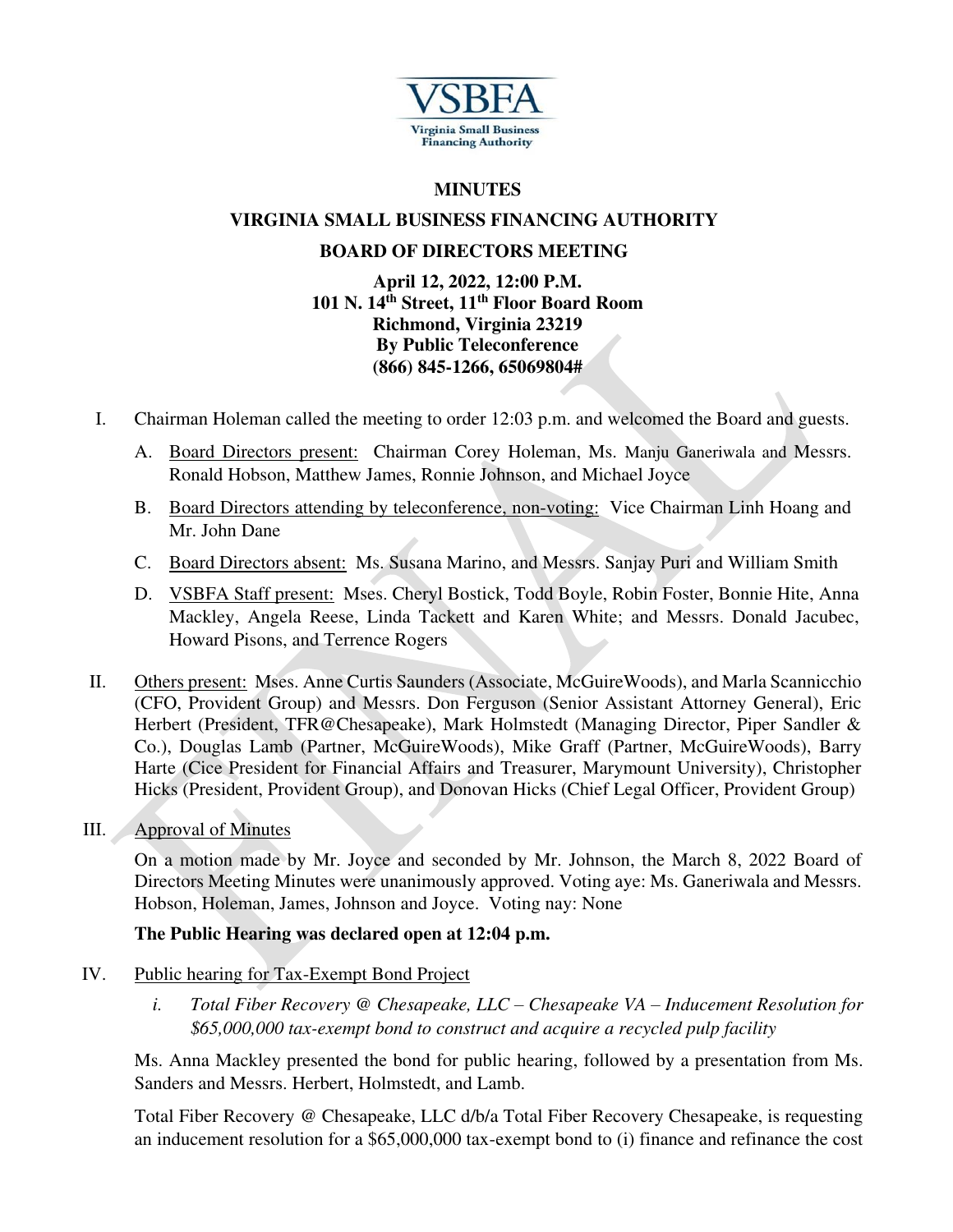to develop, acquire, equip, improve and construct a recycled pulp facility designed to pulp postconsumer mixed waste paper and old corrugated card board into clean recycled pulp for use in the manufacture of recycled paper products; and (ii) finance certain costs of issuance of the bonds.

The facility will be located on approximately two acres at 1447 Precon Drive, Chesapeake, Virginia and is expected to operate 24 hours a day, 360 days a year, resulting in the creation of 35 full-time jobs.

Pursuant to presentations made by Ms. Sanders and Messrs. Herbert, Holmstedt and Lamb, Chairman Holeman called for the motion to approve the public hearing. Mr. Joyce motioned for approval which was seconded by Ms. Ganeriwala and approved unanimously by the Board. Voting aye: Ms. Ganeriwala and Messrs. Hobson, Holeman, James, Johnson, and Joyce. Voting nay: None

## *ii. Provident Group – Ballston Properties, LLC – Arlington, VA – Resolution to Modify 2019 Tax-Exmpt Bond (The Rixey project, Marymount University)*

Ms. Anna Mackley presented the bond for public hearing for modification, followed by presentations by Ms. Scannicchio and Messrs. Lamb, Graff, Harte, C. Hicks, and D. Hicks.

Provident Group and Marymount have identified new ways to generate additional revenues for the Rixey project. Marymount and Provident have subsequently agreed to additional uses of The Rixey which are anticipated to improve the financial performance of the Project but which will not adversely affect the tax-exemption of the bonds. These additional uses include, but not limited to, use of the Rixey by other nonprofit colleges and universities, and use of the facility as a hotel in conjunction with a University hospitality innovation program, as well as other educational and economic development uses.

Pursuant to presentations made by Ms. Scannicchio and Messrs. Lamb, Graff, Harte, C. Hicks and D. Hicks, Chairman Holeman called for the motion to approve the inducement resolution. Ms. Ganeriwala motioned for approval which was seconded by Mr. Hobson and approved unanimously by the Board. Voting aye: Ms. Ganeriwala and Messrs. Hobson, Holeman, James, Johnson, and Joyce. Voting nay: None

#### V. Board Review and Ratification

Ms. Anna Mackley presented one (1) Loan Guaranty Program approval, one (1) Microloan Program declined by management for ratification.

Chairman Holeman called for the motion to ratify the loans approved by management. Mr. Joyce motioned for ratification which was seconded by Mr. Hobson and ratified unanimously by the Board. Voting aye: Ms. Ganeriwala and Messrs. Hobson, Holeman, James, Johnson, and Joyce. Voting nay: None

#### Public Comment Period

Chairman Holeman called for comments from the attending public. Hearing none the comment period and the Public Hearing was closed at 12:19 p.m.